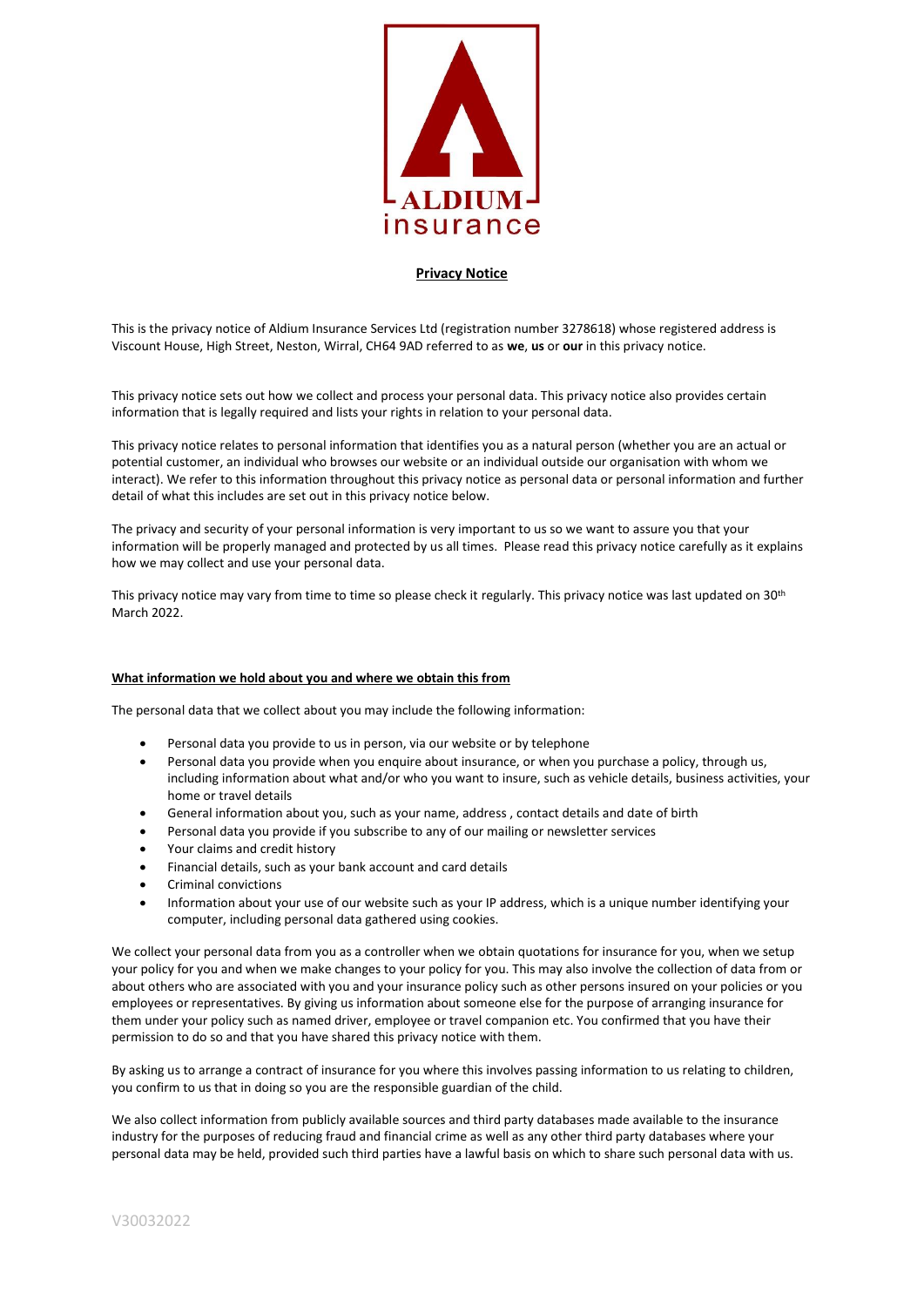## **How we use your personal data and the lawful basis for doing so**

#### *Where we are relying on a basis other than consent*

We may rely on one or more of the following legal bases when processing your personal data for the following purposes:

| Purposes for which we process your personal data                                                                                                                                                                                                     | The basis on which we can do this (this is what the law allows)                                  |
|------------------------------------------------------------------------------------------------------------------------------------------------------------------------------------------------------------------------------------------------------|--------------------------------------------------------------------------------------------------|
| In order to perform our contractual obligations to you. This would<br>include our fulfilling your requests for insurance services (including<br>obtaining insurance for you, fulfilling requests for mid-term adjustments<br>and obtaining renewals) | The processing is necessary in connection with any contract that you may<br>enter into with us   |
| To administer your account, including financial transactions for                                                                                                                                                                                     | The processing is necessary in connection with any contract that you may                         |
| insurance broking                                                                                                                                                                                                                                    | enter into with us                                                                               |
| To assist in the prevention and reduction of fraud and other financial                                                                                                                                                                               | The processing is necessary for us to comply with the law and our legal                          |
| crime                                                                                                                                                                                                                                                | requirements                                                                                     |
| In the interests of security and to improve our service, telephone calls                                                                                                                                                                             | The processing is necessary to pursue our legitimate interest in the                             |
| you make to us may be monitored and/or recorded                                                                                                                                                                                                      | management and operation of our business                                                         |
| To let you know about products and services that may be of interest to                                                                                                                                                                               | The processing is necessary to pursue our legitimate interest in operating our                   |
| vou                                                                                                                                                                                                                                                  | business                                                                                         |
| To make automated decisions, automated profiling and fraud detection                                                                                                                                                                                 | The processing is necessary in connection with some contracts that you may<br>enter into with us |

#### **Special categories of data and criminal convictions**

We may also need to collect special categories of data from you, such as information about your health, in order to perform our contractual obligations to you. The lawful basis on which we can do this is that the processing is necessary for reasons of substantial public interest relating to insurance. We may also collect information on criminal convictions which we may share with third parties. The lawful basis on which we can do this is that the processing is necessary for reasons of substantial public interest relating to insurance.

Insurance purposes mean

(a) advising on, arranging, underwriting or administering an insurance contract

(b) administering a claim under an insurance contract or

(c) exercising a right or complying with an obligation, arising in connection with an insurance contract, including a right or obligation arising under an enactment or a rule of law.

## **How we contact you about other products and services**

We may from time to time process your personal data to let you know about similar products and services that may be of interest to you. This is because we value your custom and we pride yourselves in offering professional and tailored advice which meets your specific insurance needs. This includes keeping you informed on the latest insurance and industry information and details of any offers or promotions relating to the insurance services we provide to you. We may also pass information about you to third parties and they may use the information held about you to provide you with information on other products and services which they feel may be of interest to you. We may contact you by post, telephone or email. You will be given the option to stop receiving any communications from us in this regard at any time however please note that this will not affect us contacting you about the servicing of products that you have specifically requested from us.

## **To opt in or opt out, or to amend your existing preferences, please visit<http://www.aldium.co.uk/Aldium-updates>**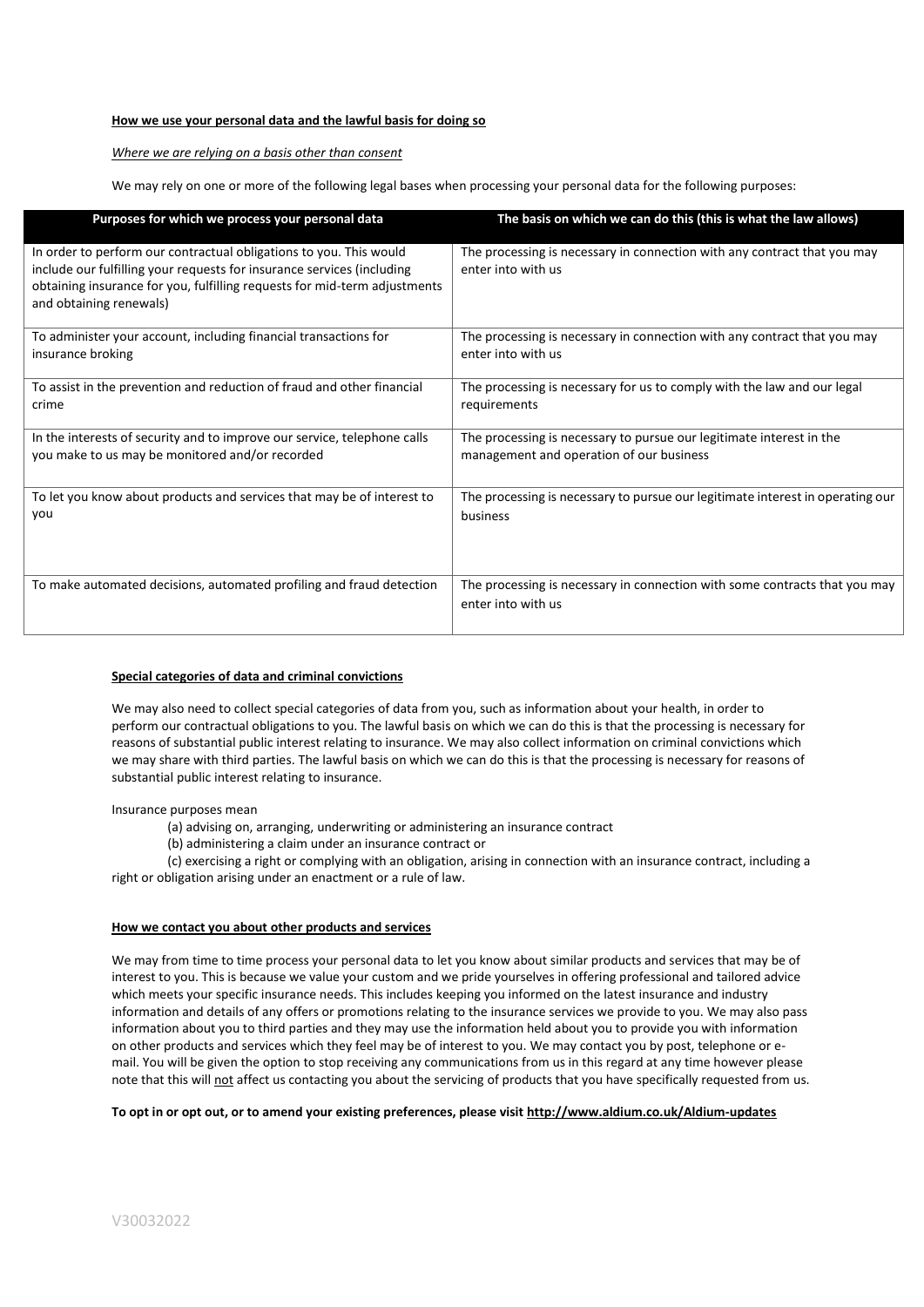#### **Who we pass your personal data to**

We may need to pass your personal data to other companies which may include:

- The insurers, intermediaries and third party service providers that we use for the purpose of arranging and administering your insurance policy. This may also include risk management assessors, uninsured loss recovery agencies, premium finance providers and other third parties involved (directly or indirectly) in the administration of your insurance and its associated benefits
- Firms that provide administration and processing services to us or on our behalf under contract in order to complete activities such as claims handling, IT systems and administrative services and other activities set out in this privacy notice, as well as support activities such as finance and auditing services
- Organisations that have a specific role laid out in law, such as statutory bodies, regulatory authorities and other authorised bodies
- Other organisations where we have a duty to or are permitted to disclose your personal information by law, for example if we received a valid request from the Police or other third party organisation in the interest of preventing and detecting crime
- Fraud prevention agencies and operators of registers available to the insurance industry to check information and prevent fraud
- Credit reference agencies to check your credit history. This check will be recorded on your credit reference file without affecting your ability to apply for credit or other financial products
- Third parties we use to recover money you may owe us or to whom we may sell your debt
- Third parties we use for any marketing material to which you are subscribed to who will act as a data processor on behalf of Aldium
- Another company, if our business or part of it is bought or taken over by that company to make sure your insurance policy can continue to be serviced or as part of preliminary discussions with that company about a possible sale or take over

The information you share with us may be transferred by us or any of the types of firms or organisations we have noted above, to other countries in order for processing to take place, including locations outside of the UK and the European Union. We will only do so if there are adequate levels of protection in place as required by applicable data protection laws.

#### **Your rights**

We will only store your data for as long as is necessary to comply with the requirements of your insurance contract(s) and any legal obligations or lawful processing conditions that may exist as a result. You have a number of rights concerning the personal information we use, which you may ask us to observe. In some cases even when you make a request concerning your personal information, we may not be required, or be able to carry out your request as this may result in us not being able to fulfil our legal and regulator obligations under the lawful processing conditions under which we hold your data or because there is a minimum statuary period of time for which we have to keep your information. If this is the case, we'll let you know our reasons.

You can ask us to:

- Provide a copy of your personal information
- Correct or delete unnecessary or inaccurate personal information
- Restrict or to object to the use of your personal information at any time
- Object to any automated decision, including profiling which may have been used by insurers when underwriting your quotation. Where an automated decision has been made we will advise you of this and of your rights
- Provide your personal data in a structured, commonly used and machine-readable format and to have your personal data transferred to another controller. This right only applies where our processing of your personal data is automated and the processing took place initially with your consent or for the performance of a contact with you
- Withdraw your consent at any time where we rely on your consent to use your personal information, Where your consent is withdrawn, your previous consent will remain valid in respect of our use of your information prior to the date you withdrew it, or if any marketing material has been sent prior to you advising that you don't want us to contact you again. To do this please contact us on the details provided in the privacy policy.

If you have any questions or concerns about this privacy notice or your data protection rights please contact us using our details set out at the beginning and end of this privacy notice.

You also have the right to make an enquiry or to complain to the Information Commissioner's Office (ICO) if you are unhappy with our use of your data, or if you think we have breached a legal requirement. Further details about the ICO are available at[: www.ico.org.uk](http://www.ico.org.uk/)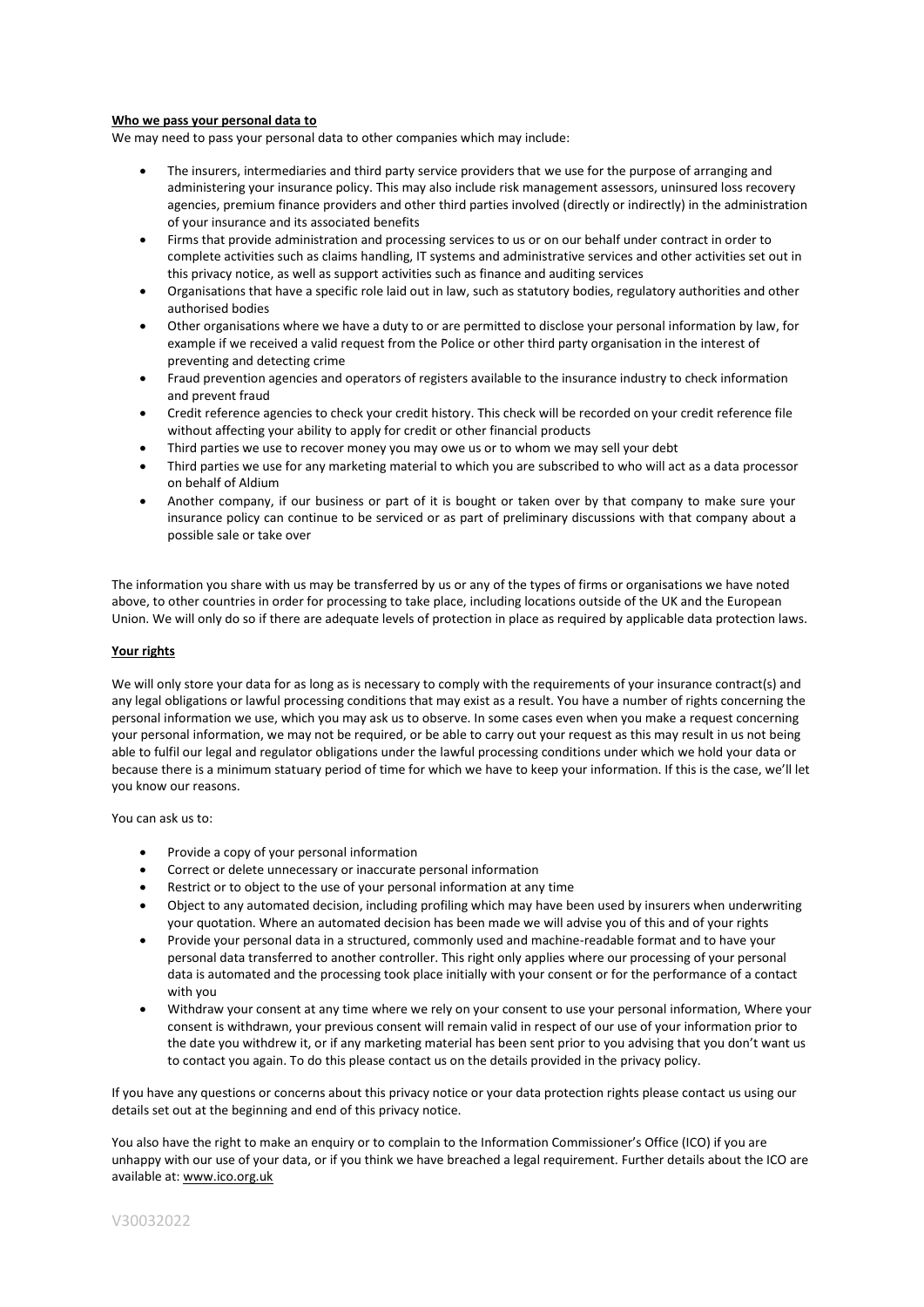# **Cookies**

A cookie is a small file which asks permission to be placed on your computer's hard drive. Once you agree, the file is added and this allows web applications to respond to you as an individual.

We may use Cookies for the following reasons:

- For statistical purposes to track how many individual unique users we have and how often they visit our websites. We may collect data listing which of our pages are most frequently visited and by which types of users and from which countries. For more information visit http://www.google.com/analytics/support/index.html
- Certain cookies are required for our websites and services to function properly. For example, these cookies allow you to access secure areas of our website linked to our payment provider. For more information visit http://www.sagepay.com/privacy\_policy
- We may embed videos from a YouTube channel and this may set cookies on your computer once you click on the YouTube video player. For more information visit http://www.google.co.uk/intl/en/policies/privacy/

Most web browsers allow some control to restrict or block cookies if you wish. However, if you disable cookies you may find this affects your ability to use certain parts of our website, products or services. By using our websites\*, you are agreeing to the use of cookies as described.

#### **Links to other websites**

Our website may contain links to other websites of interest. However, once you have used these links to leave our site, you should note that we do not have any control over that other website. Therefore, we cannot be responsible for the protection and privacy of any information which you provide whilst visiting such sites and such sites are not governed by this privacy notice. You should exercise caution and look at the privacy statement applicable to the website in question.

You may request details of personal information which we hold about you under the General Data Protection Regulation. If you would like a copy of the information held on you then please write to The Compliance Manager, Aldium Insurance Services Ltd, Viscount House, High Street, Neston, Wirral, CH64 9AD.

If you believe that any information we are holding on you is incorrect or incomplete, please write to us or email us at [compliance@aldium.co.uk](mailto:compliance@aldium.co.uk) as soon as possible. We will promptly correct any information found to be incorrect.

#### **Accessing our website and cookies**

When you visit one of our websites, we may collect information from you such as your email address, IP address and other online identifiers. This helps us to track unique visits and monitor patterns of customer website traffic, such as who visits and why they visit. We may use third parties to collate IP addresses to help us understand our Internet traffic data and data regarding your browser type and computer. We may also use web usage information to create statistical data regarding the use of our website. We may then use or disclose that statistical data to others for marketing and strategic development purposes, but no individuals will be identified in such statistical data.

We may use cookies and/or pixel tags on some pages of our website. A cookie is a small text file sent to your computer, mobile phone or tablet depending on the device used to access our website. A pixel tag is an invisible tag placed on certain pages of our website, but not on your computer. Pixel tags usually work together with cookies to help us to give you a more tailored service. We may also use cookies and pixel tags in our email communication to personalise the email and track whether the email has been opened and whether the recipient has used any website links contained in the email communication. This allows us to monitor and improve our email communications and website. Useful information about cookies, including how to remove them, can be found a[t http://allaboutcookies.org.](http://allaboutcookies.org/)

Internet browsers normally accept cookies by default, although it's possible to set a browser to reject cookies. However, refusing to accept cookies may restrict your use of our website and/or delay or affect the way in which our website operates. You can find more information on cookies when you visit our website.